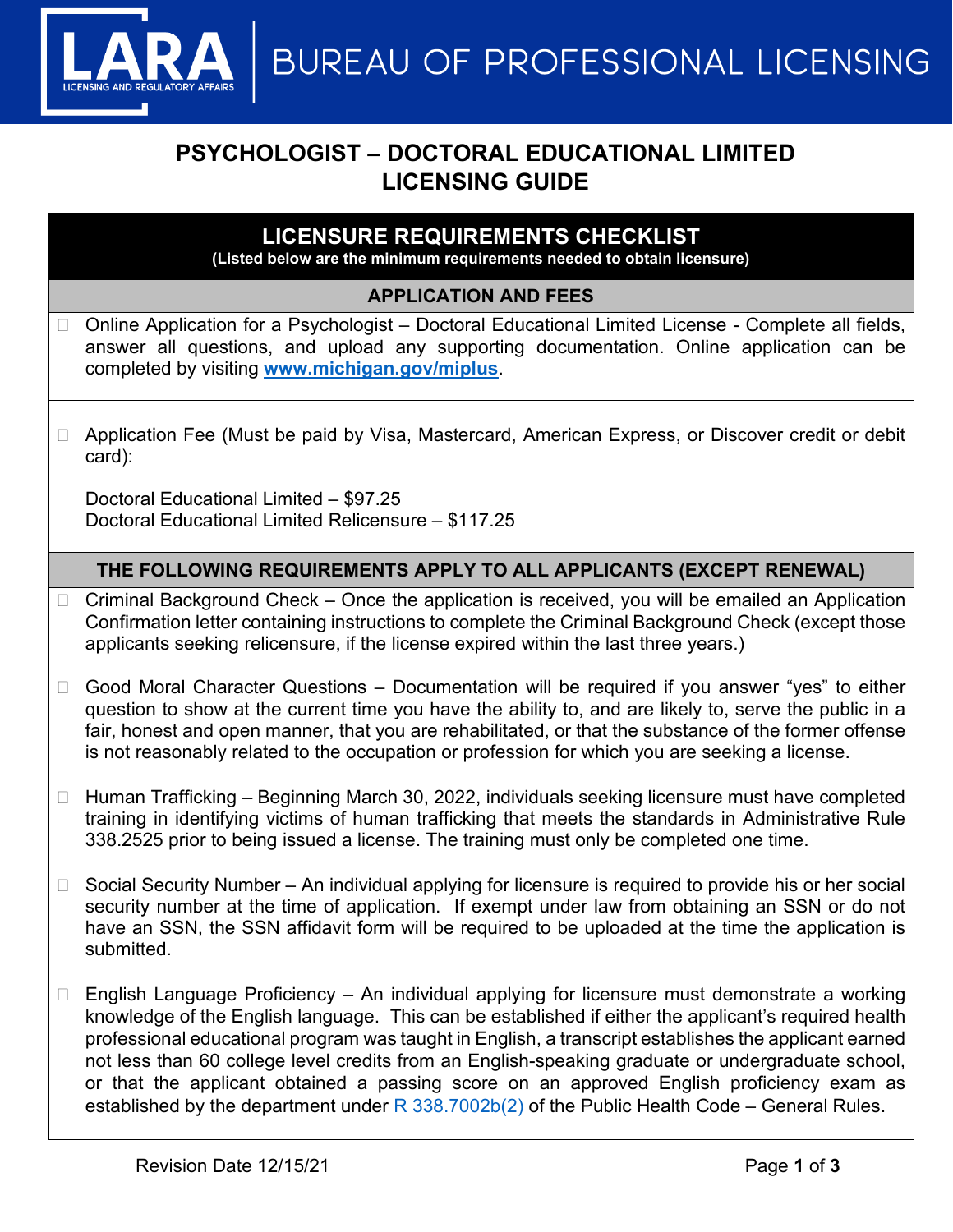$\Box$  Implicit Bias Training– Beginning June 1, 2022, completion of 2 hours of implicit bias training within the 5 years immediately preceding issuance of the license or registration is required. This requirement does not apply to applicants for relicensure.

### **REQUIREMENTS FOR LICENSURE BY EXAMINATION**

- $\Box$  Professional Education Name of school attended, and name of educational program completed.
- $\Box$  Final, Official Transcripts Transcripts must be submitted directly to our office from the school attended and meet the standards set forth by the Board. Transcripts can be emailed to [bpldata@michigan.gov](mailto:bpldata@michigan.gov) or mailed to the Bureau of Professional Licensing, PO Box 30670, Lansing, MI 48909.
	- $\triangleright$  If the educational program was not taught in the US or Canada, please submit a credential evaluation by an evaluation agency accredited by NACES. If education was not taught in English, the applicant must obtain an overall score of 80 or above on the TOEFL iBT examination. Credential evaluations can be emailed to [bpldata@michigan.gov](mailto:bpldata@michigan.gov) or mailed to the Bureau of Professional Licensing, PO Box 30670, Lansing, MI 48909.
- □ Submit the Supervision Evaluation Form to show proof of supervised hours completed for the Internship. This form can be emailed to [bpldata@michigan.gov](mailto:bpldata@michigan.gov) or mailed to the Bureau of Professional Licensing, PO Box 30670, Lansing, MI 48909.

### **REQUIREMENTS FOR PSYCHOLOGIST – DOCTORAL EDUCATIONAL LIMITED RELICENSURE**

□ Online application can be completed by visiting **[www.michigan.gov/miplus.](http://www.michigan.gov/miplus)** Once logged in, select **Licenses**, select "**Modification**" next to your license number and then select **"Relicensure."** 

# **RENEWAL REQUIREMENTS CHECKLIST**

- $\Box$  Online Application For Psychologist Doctoral Educational Limited Renewal Can be completed by visiting **[www.michigan.gov/miplus.](http://www.michigan.gov/miplus)**
- □ Renewal Application Fee (Must be paid by Visa, Mastercard, American Express, or Discover credit or debit card):